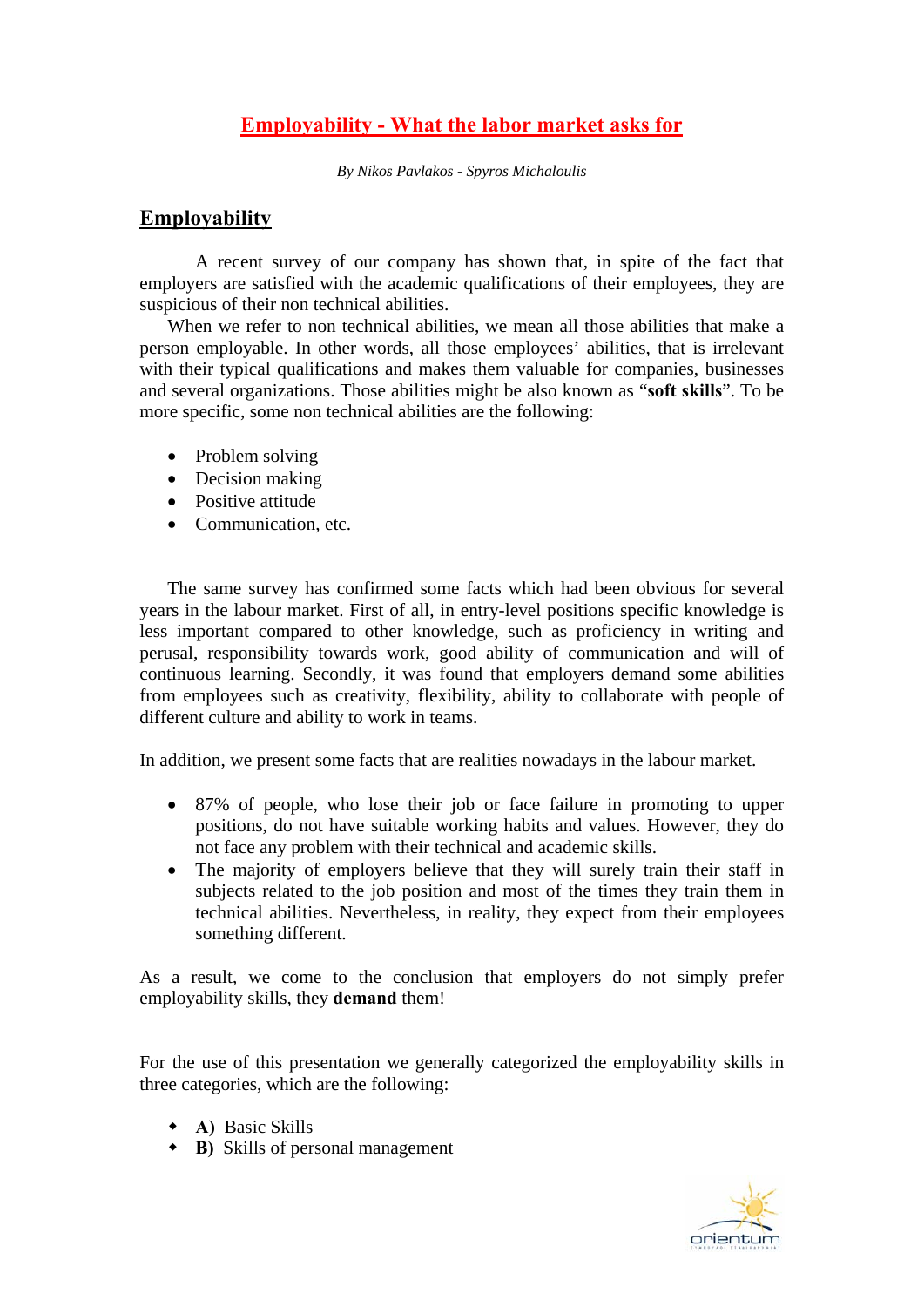# **C**) Skills of team work

# **Α) Basic Skills**

## *Communication*

A candidate, in order to be successful in labor market, has to:

- Understand information which is presented in various gestalts (words, charts, diagrams).
- Have the ability to write and speak correctly, so that other people understand him/her.
- Listen carefully and has the ability to ask suitable questions that help him/her understand other people's opinions.
- Know how to share information by using new technological equipment such as fax, e-mail, voice mail, and computers.
- Use logical arguments in order to explain his/her ideas.

## *Information management*

A candidate, in order to be successful in labor market, has to:

- Find, analyze and organize information by using technology and information systems.
- Find, analyze and put in practice knowledge and skills of different sections (for example, arts, languages, mathematics, and sciences).

# *Use of numbers*

A candidate, in order to be successful in labor market, has to:

- Have the ability to decide what needs to be estimated or measured.
- Be able to observe and write down data by using suitable methods, tools and technology.
- Have the ability to make predictions.

# *Ability of problem solving*

A candidate, in order to be successful in labor market, has to:

- Have the ability to find and understand problems.
- Search for alternative opinions and evaluates them according to facts.
- Recognize the human, technical, scientific and mathematical dimension of a problem.
- Have the ability to recognize the cause of a problem.
- Be creative and innovative in problem solving.
- Evaluate the solution to a problem.

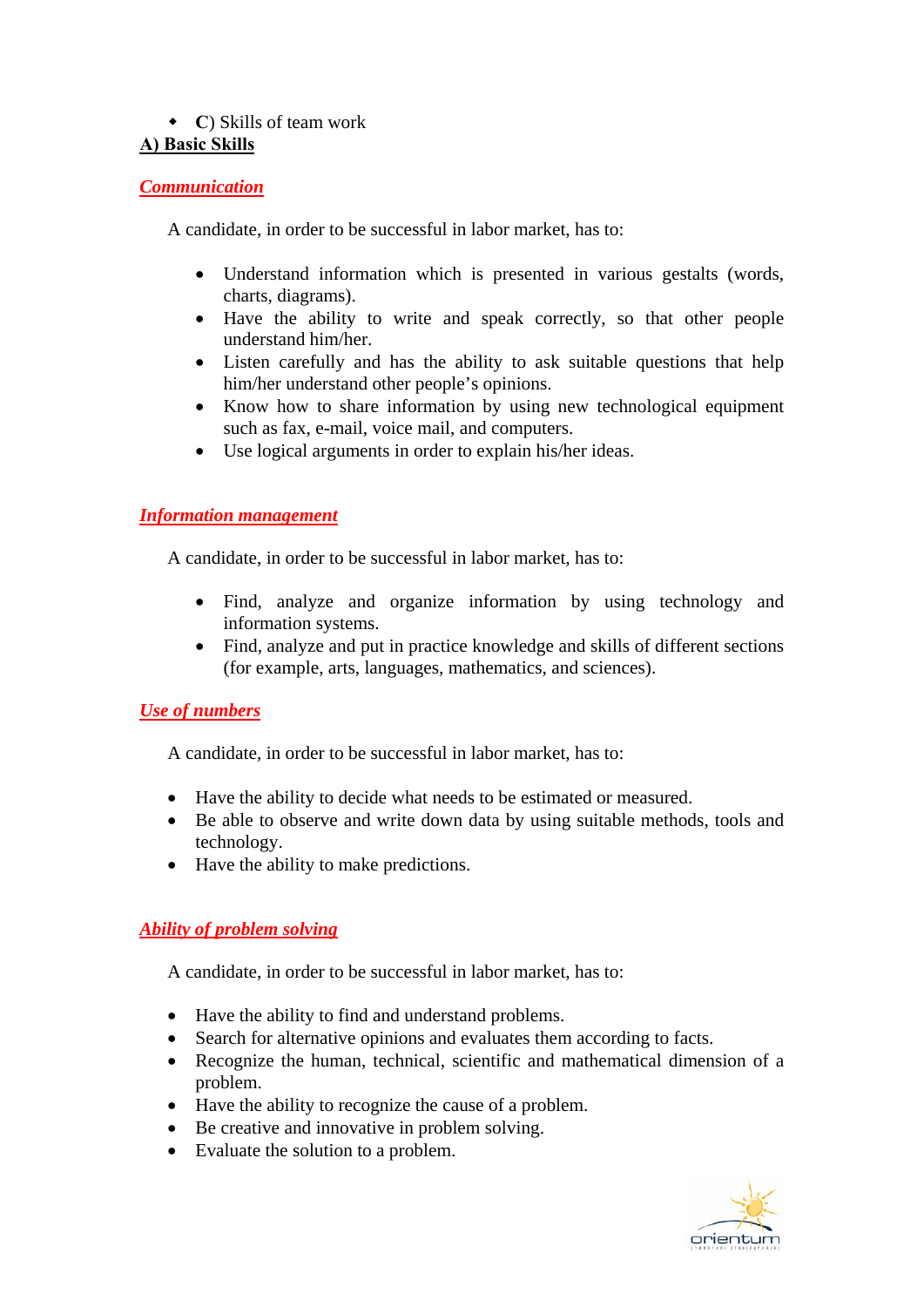#### **Β) Skills of personal management**

#### *Positive attitude*

A candidate, in order to be successful in labor market, has to:

- Have self-esteem.
- Face people, problems and situations with honesty.
- Show interest, initiative and will to try.
- Show enthusiasm.

## *Responsibility*

A candidate, in order to be successful in labor market, has to:

- Set goals and priorities with a balance between occupational and personal life.
- Have knowledge of time management and financial planning.
- Have the ability to put into practice crisis management.

#### *Flexibility*

A candidate, in order to be successful in labor market, has to:

- Be able to work alone and in teams.
- Have the ability to do multiple tasks.
- Be innovative and suggests alternative methods of proceeding.
- Be open-minded.
- Response positively in changes.
- Accept feedback
- Have the ability to come up against with uncertainty

## *Continuous learning*

A candidate, in order to be successful in labor market, has to:

- Be willing to learn and to develop himself/herself.
- Recognize his/her weaknesses and his/her virtues.
- Set his/her own learning goals.
- Recognize the opportunities.

## **C) Skills of team work**

#### *Abilities working in a team*

A candidate, in order to be successful in labor market, has to:

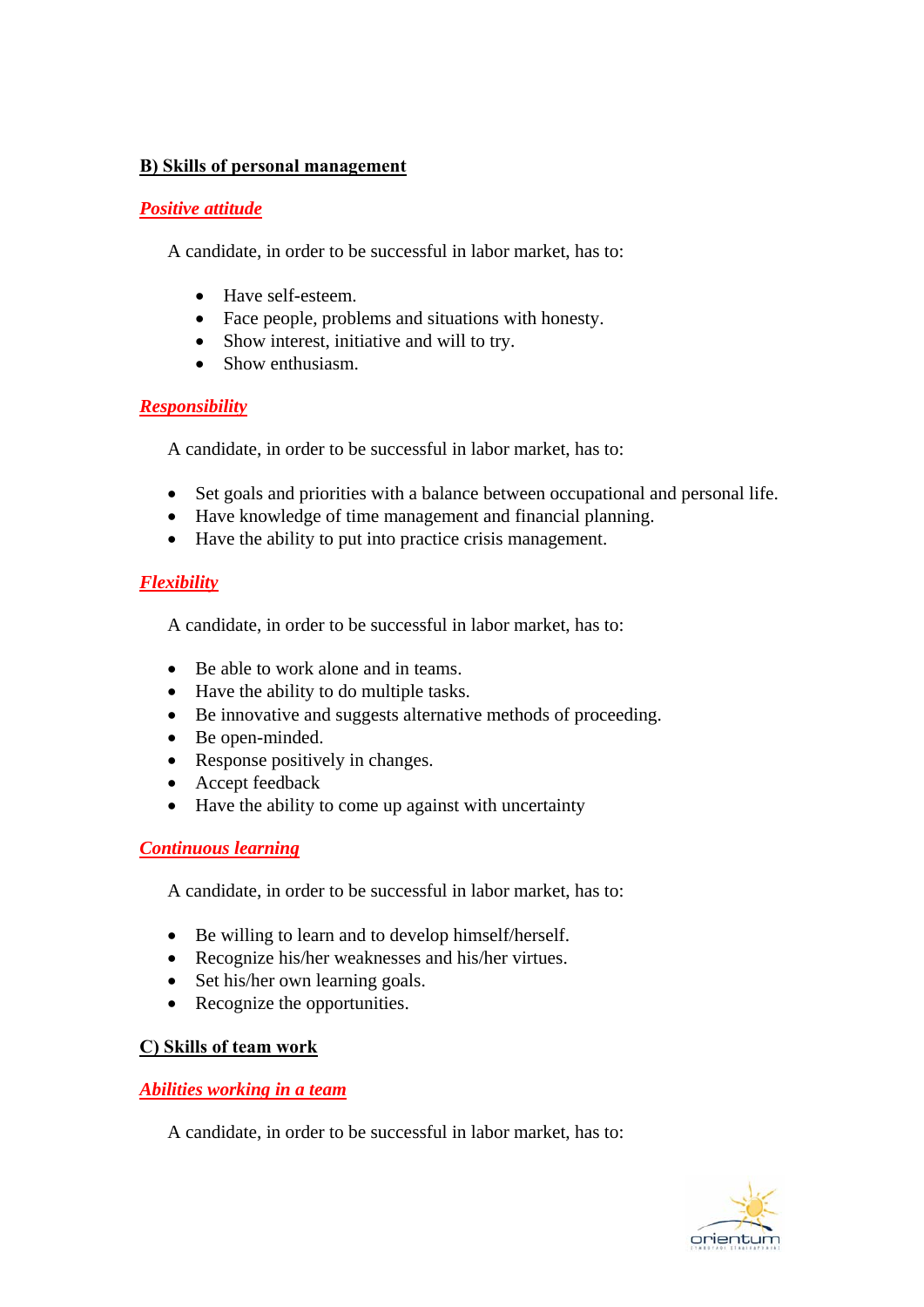- Be able to work in a team.
- Understand the goals and the dream of the team.
- Respect the difference, the goals and the personality of the other members.
- Have the ability to give the right feedback.
- Be able to manage conflicts.
- Be able to offer motivation to the other members of the team.

#### *Participation in tasks*

A candidate, in order to be successful in labor market, has to:

- Have the ability to design, to carry out and evaluate a task.
- Be able to work with specific standards.
- Be able to examine and check a task at any time.
- Be able to provide the company the best result.

# **Basic steps in order to succeed in your career!**

It is essential to present three basic steps, which are considered to be of vital importance nowadays and will help you make successful choices in the labor market.

## **Step 1**

#### **Find out what do you want from your career and your life!!!**

More specifically, ask yourself:

- What do you love doing?
- How do you imagine yourself 10 years from now?
- How would you like to live?
- What kind of goals do you have in your life?
- What makes you happy?

## **Step 2**

#### **Obtain information from:**

- Newspapers
- Internet
- Seminars
- Discussion with people (friends, professionals etc.)

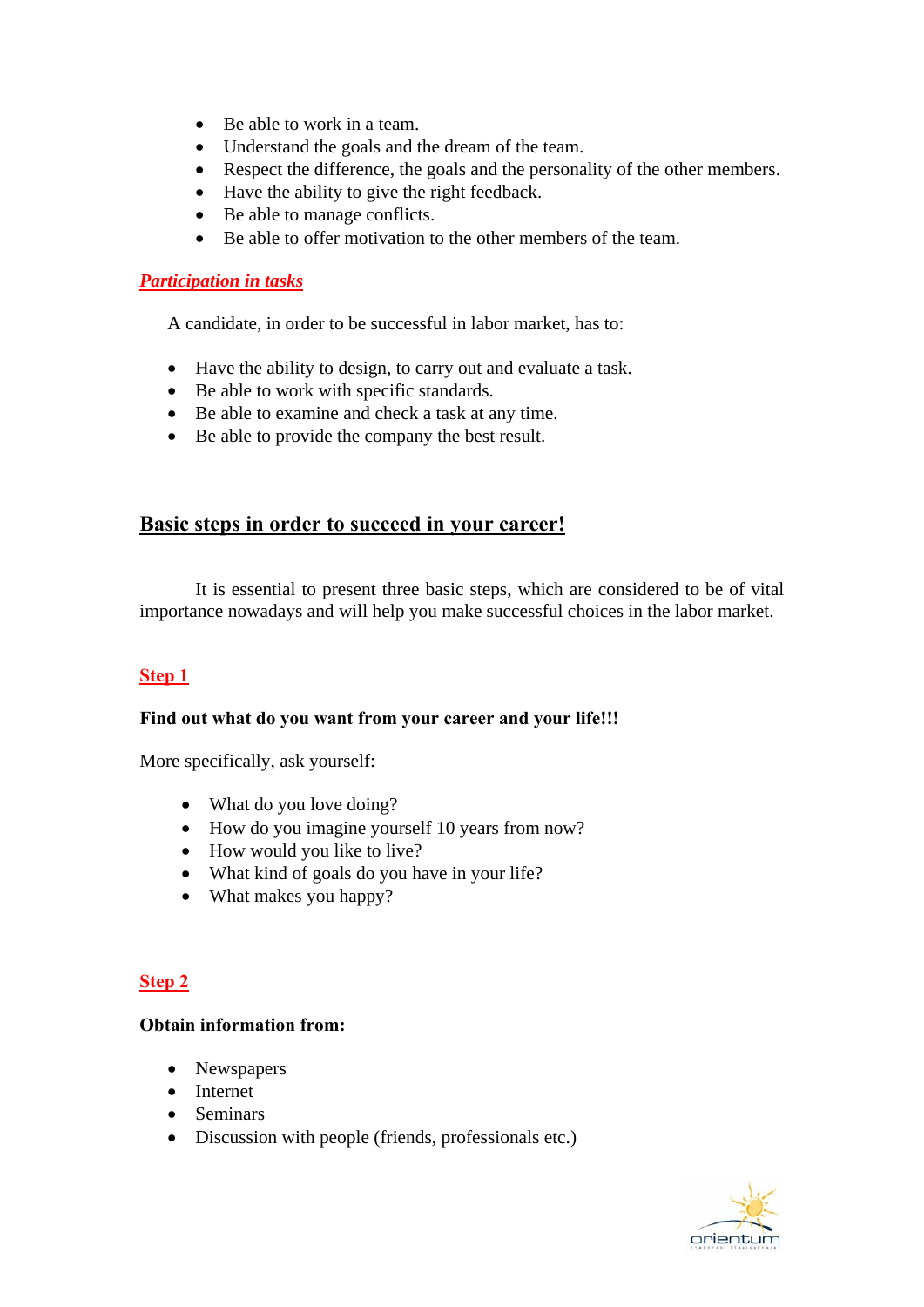- Networking (people you know from your university, your family environment etc.)
- Career Counselors

# **Step 3**

**Act!** 

- Put an end to your dilatoriness.
- Believe that you have something extremely special that everyone needs.
- Dare.
- Never give up.
- Do not set drawbacks in your life by yourself.
- Stay flexible.

# **Methods of obtaining job experience**

Here we present some very useful ways of getting job experience, as it is considered to be very important in the labor market.

- Firstly, grab the chance to have a seasonal employment, because most of the times it leads to a permanent employment. For example, you can work at travel agencies during the summer, at shops during the Christmas vacations or at any job position that needs staff replacement.
- Secondly, you can attend training programs organized by big companies.
- Moreover, you should take part in programs of student exchange, such as AIESEC, or European programs, such as Leonardo da Vinci.
- In addition, you can always work during your studies.
- Furthermore, it is useful to work as a volunteer in organizations or to offer your services at the University in which you study.
- Finally, do not miss the opportunity to work at Career Offices.

# **Entrepreneurship**

 In Greece, entrepreneurship is the less preferable solution of our working dynamic and it is very difficult for someone to think of creating a company by himself. However, entrepreneurship could be the answer to our unemployment problem! Unfortunately, we don't discuss about how to create a company as often as we should.

Some basic things about entrepreneurship are the following:

- If thinking of starting a company or a private office, first think of what you do best.
- Then think of what new you can offer to the market.